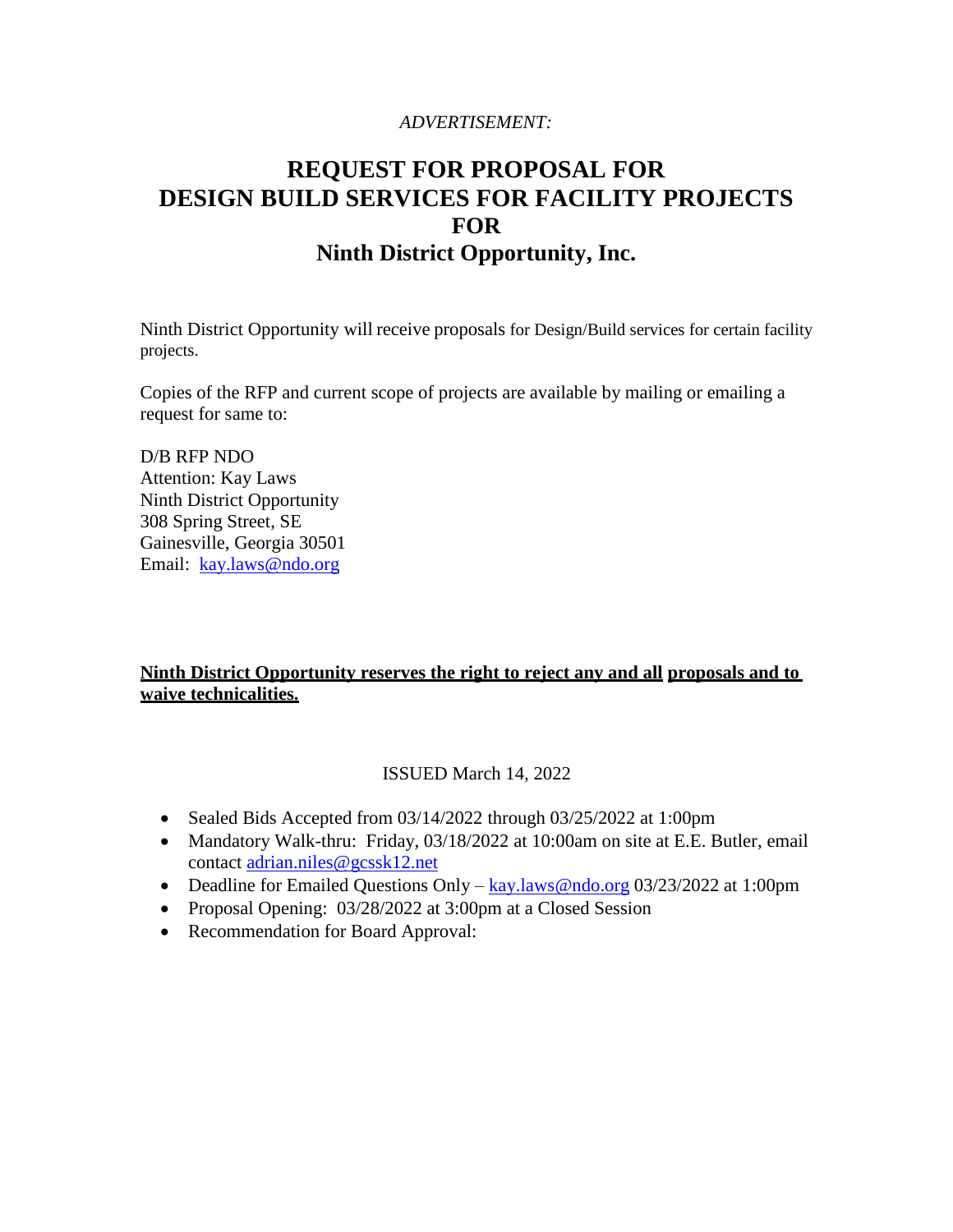# **NINTH DISTRICT OPPORTUNITY, INC.**

# **308 Spring Street, SE**

# **Gainesville, GA 30501**

# **REQUEST FOR PROPOSAL FOR DESIGN/BUILD SERVICES**

#### **INTRODUCTION**

Ninth District Opportunity (NDO) desires to retain the services of a professional Construction Design/Build (D/B) firm for the design and construction of the facility projects described below. **Ninth District Opportunity shall have the right to terminate the relationship with the construction firm at any time without cause.**

#### **1. Additions and Renovations to E.E. Butler Center**

To qualify for consideration, a firm must be prepared to provide the expertise, resources and personnel experience in project planning, cost management, project control, preconstruction and construction techniques, value-engineering analysis, scheduling and quality assurance throughout the planning and construction phases of the project.

The services to be performed by the D/B will have as their objective the efficient, economical, and timely design and delivery of the project, managing the construction of the project within the time and cost limitations and within established quality requirements. The services will be performed during the pre-construction phase and construction phase as well as design services in project design, planning, arrangement of bid packages, bidding and award of the trade contracts and management of construction until occupancy is achieved.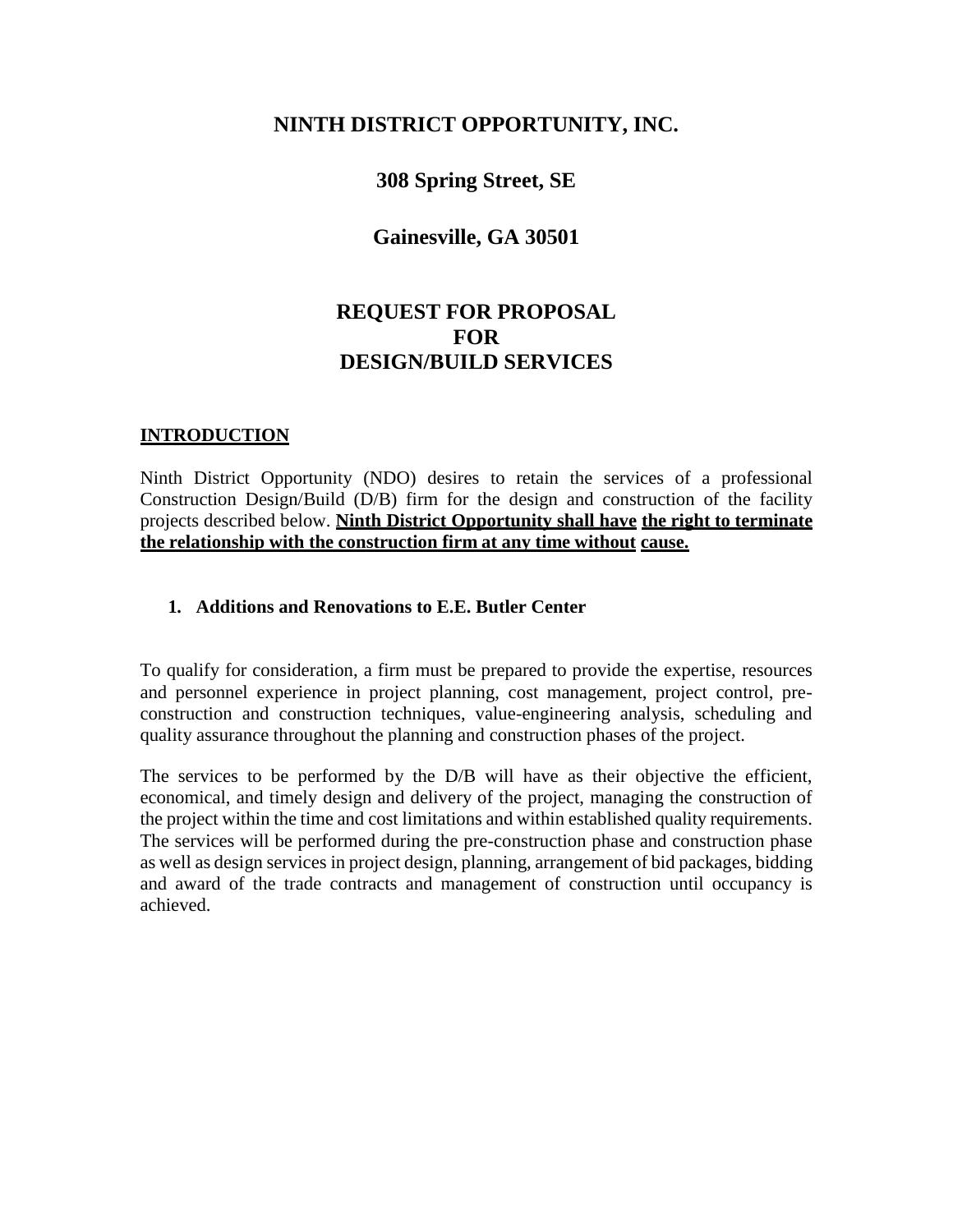# **SCOPE AND STYLE OF SERVICES TO BE PERFORMED**

In issuing the RFP, it is the intent of NDO that the successful D/B will provide the required services per Attachment A. It is further the intent of NDO that the successful D/B will provide a Guaranteed Maximum Price (GMP) for the cost of the construction of the project.

- 1. Provide Performance and Material and Labor Payment Bonds in the amount of 100% of the GMP.
- 2. Individual Trade Contracts will be between the D/B and the Trade Contractors, subject to NDO approval.
- 3. The D/B will not perform any portion of the project with its own forces except as may be mutually agreed to by NDO and the D/B.
- 4. The D/B will be "at risk" in the proposed undertaking and will be responsible for completing the project within the GMP.
- 5. Should the final cost of the project be less than the GMP, all savings shall revert to NDO.
- 6. An agreed percentage of pay applications will be held in retention.
- 7. NDO shall have the authority to suspend or terminate performance of the project.
- 8. The D/B will share with NDO the calculations and assumptions on which the D/B's proposed GMP is based.
- 9. The D/B will comply with E-Verify and must submit construction affidavit with proposal.
- 10. The requirements of this RFP and proposals submitted in response, as agreed to by the Board, shall be incorporated into the contract for services.
- 11. Respondents agree to waive any claims they have or may have against NDO, its employees, agents, members, representatives and legal counsel, arising out of or in connection with the: (1) administration, evaluation, recommendation or selection of any proposal or qualifications; (2) waiver of any representations under the proposal or documents; (3) approval or rejection of any proposal or qualifications; and (4) award of a contract.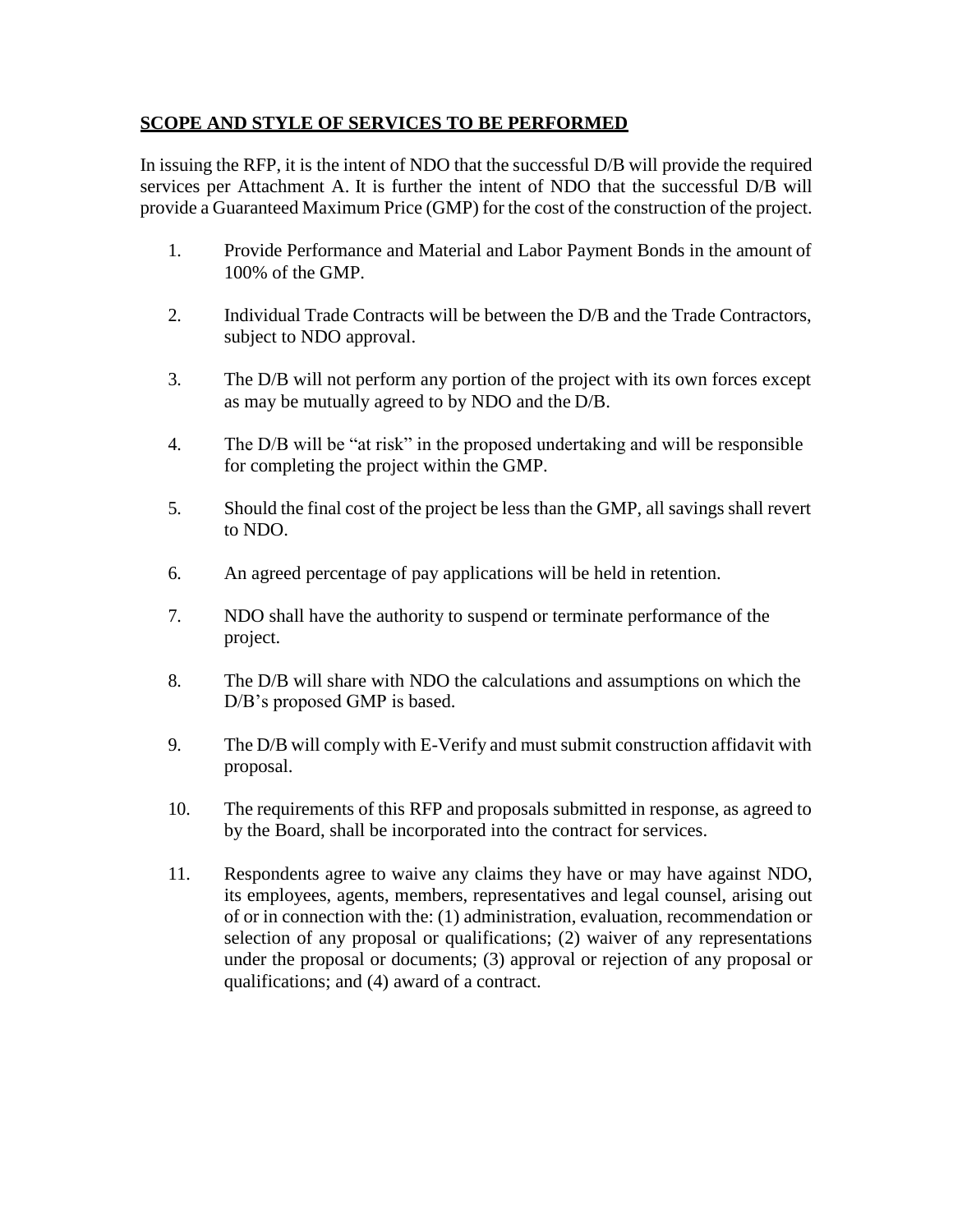# **LIST OF REPRESENTATIVE SERVICES TO BE PROVIDED BY THE D/B**

#### **Project Planning**

The D/B is expected to work with NDO to plan the project to include:

- 1. Reviewing ideas and suggestions offered byNDO with regard to feasibility or constructability.
- 2. Evaluate designs with respect to constructability issues.
- 3. Evaluate value-engineering opportunities.

#### **Bidding and Awarding Phase**

- 1. Arrange bid packages.
- 2. Develop requirements to assure time, cost and quality control during construction.
- 3. Provide a provisional construction schedule.
- 4. Identify bidders and generate bidder interest.
- 5. Schedule and conduct pre bid conferences if needed.
- 6. Advertise and distribute bidding documents.
- 7. Monitor bidder activity.
- 8. Review and analyze bids and recommend awards.
- 9. Update schedule.

#### **Construction Phase**

- 1. Maintain on-site staff for construction activities.
- 2. Establish and maintain coordinating procedures.
- 3. Develop and maintain a detailed schedule including delivery, approvals, inspection, testing, construction and occupancy.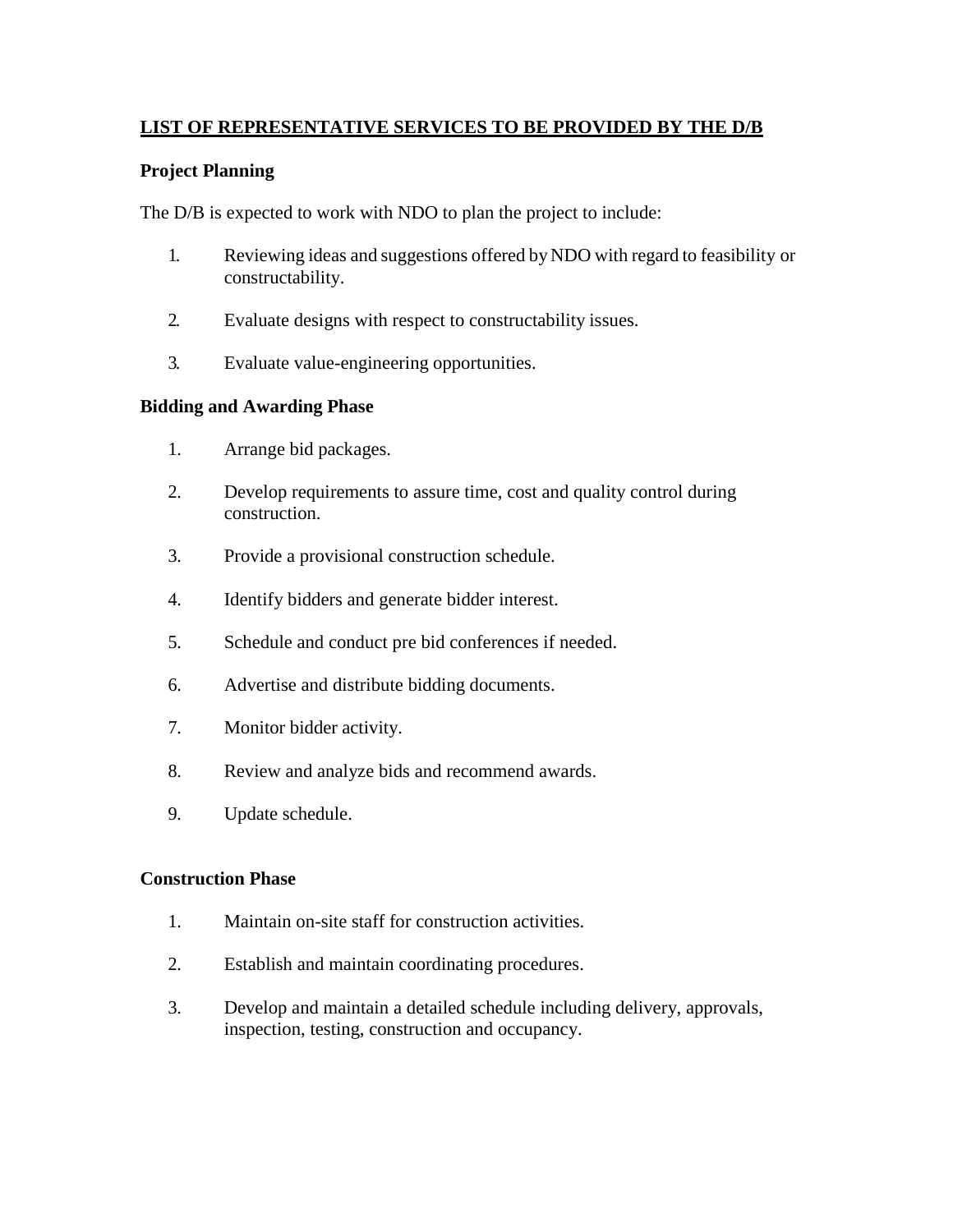- 4. Conduct and record job meetings.
- 5. Prepare and submit change order documentation for from NDO.
- 6. Maintain a system for review and approval of shop drawings.
- 7. Maintain records and submit routine reports to NDO.
- 8. Maintain quality control and ensure conformity to contract documents.
- 9. Provide cost control through progress payment review and verification according to the approved schedule and contract amounts.
- 10. Coordination of post completion activities, including the assembly of guarantees, manuals and NDO's final acceptance.

# **SELECTION OF D/B**

The services being sought under the RFP are considered professional in nature. Consequently, the evaluation of the proposals will be based upon consideration of the demonstrated qualifications and capabilities of the proposers, which will result in an award that is in the best interest of NDO.

Factors to be considered in the evaluation include:

- 1. The capability of the proposer to deliver the services in an efficient and timely manner;
- 2. Responses from at least three (3) references for whom the proposer has performed services;
- 3. Composition and qualifications of the persons designated to form the proposer's staff for the services required under the RFP.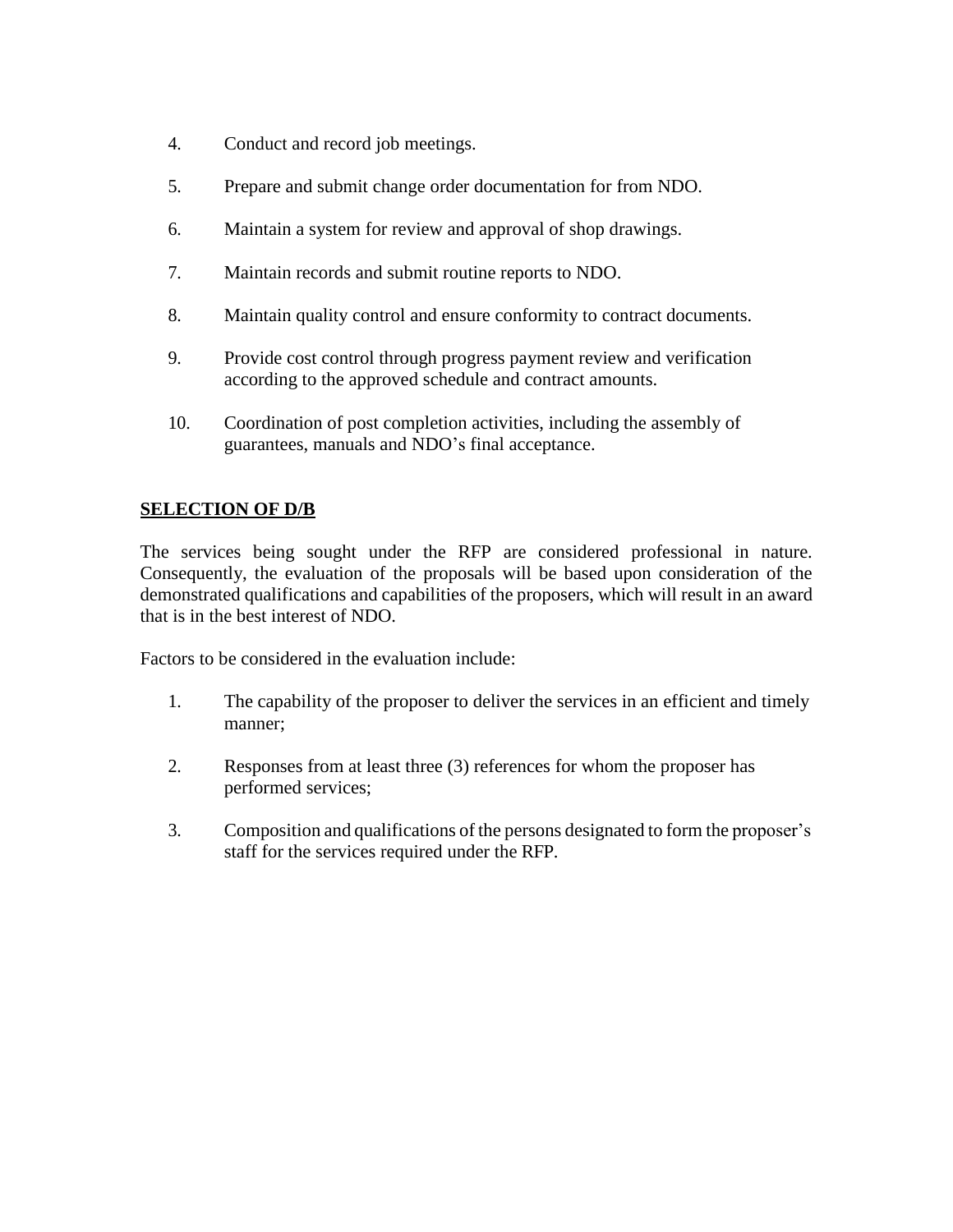Evaluations will be performed by NDO. Following completion of the initial evaluations NDO will select the best qualified D/B Firm.

After evaluations, the committee will identify the D/B firm it will recommend based on information contained in the proposal, reference analysis and interviews, ifrequired. Fees, general conditions and reimbursables will be negotiated with the selected firm. If negotiations fail the second ranked firm will be considered. NDO reserves the right to accept or reject any and all proposals in response to this RFP.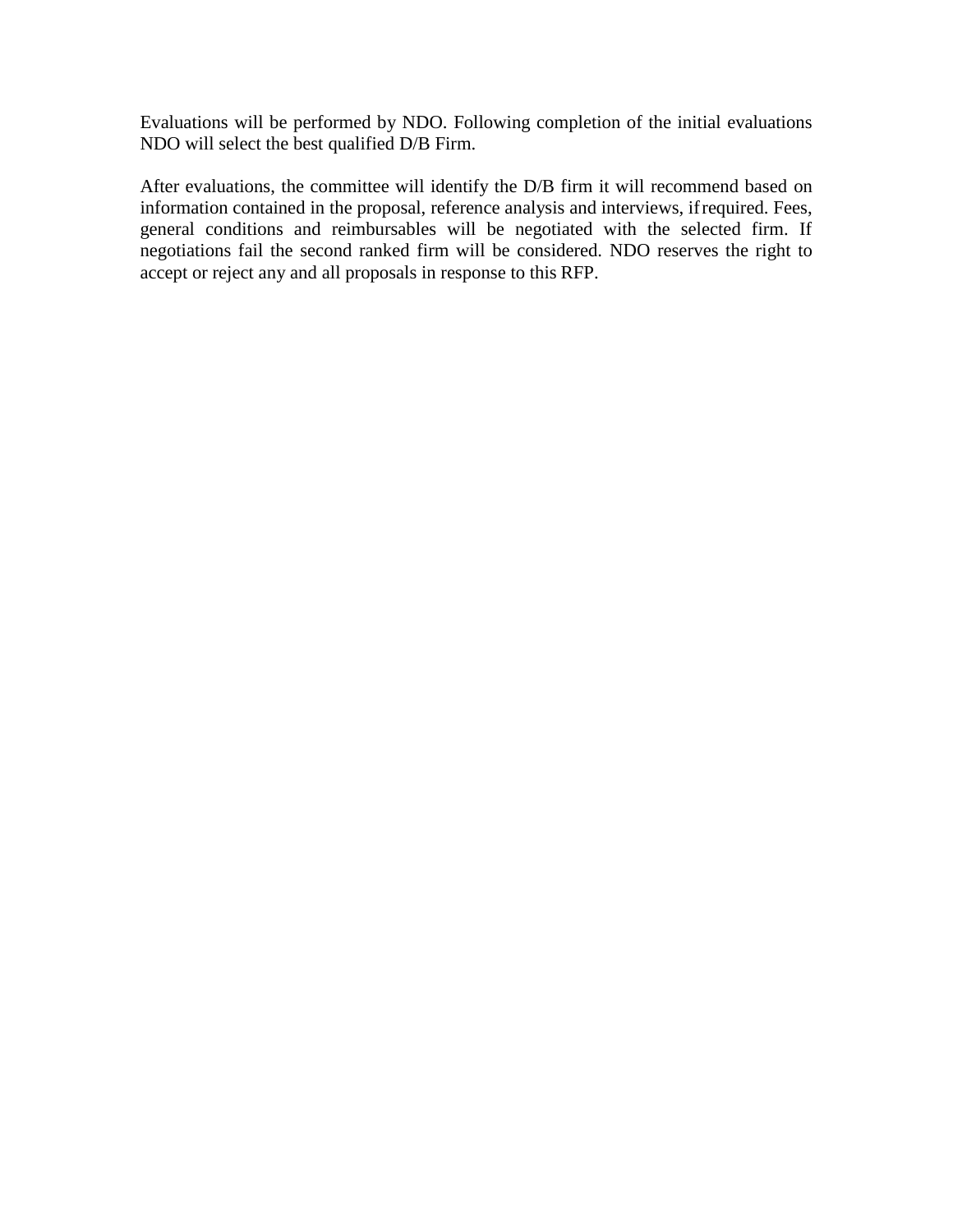#### **RECEIPT AND CONTENT OF PROPOSALS**

Proposals will be received beginning March 14, 2022 through March 25, 2022 at 1:00pm. To be accepted, all proposals are to be submitted, in sealed packages marked "Response to D/B RFP". Proposals must be sent by U.S. Mail, courier service such as Federal Express or United Parcel Service or hand delivered. No proposals will be accepted via fax transmission regardless of time of delivery. **Seven (7)** copies of the proposal should be sent or delivered to:

D/B RFP NDO Attention: Kay Laws Ninth District Opportunity 308 Spring Street, SE Gainesville, Georgia 30501 Email: [kay.laws@ndo.org](mailto:kay.laws@ndo.org)

Questions concerning the RFP should be **EMAILED** to Kay Laws at **kay.laws@ndo.org** 

To be considered for acceptance, the proposals shall contain the following minimum information to be presented as set out in the format and sequence shown.

#### **1. Firm History & Information**

Briefly describe your firm, its officers and executive management. Furnish an organizational chart for you firm specifically indicating those who will be involved in this program.

# **2. Related Experience**

Provide a list of all projects completed in the past (5) years within 50 miles of Hall County and specifically identify the four (4) most recent completed Design/Build construction projects on the list.

#### **3. Project Approach**

Provide a brief outline and description of your firm's approach for a program of this nature.

# **4. Bonding Information**

- Provide the name, address, telephone number and contact for your surety and bonding agent.
- List your total bonding capacity and the total value of all projects currently under construction.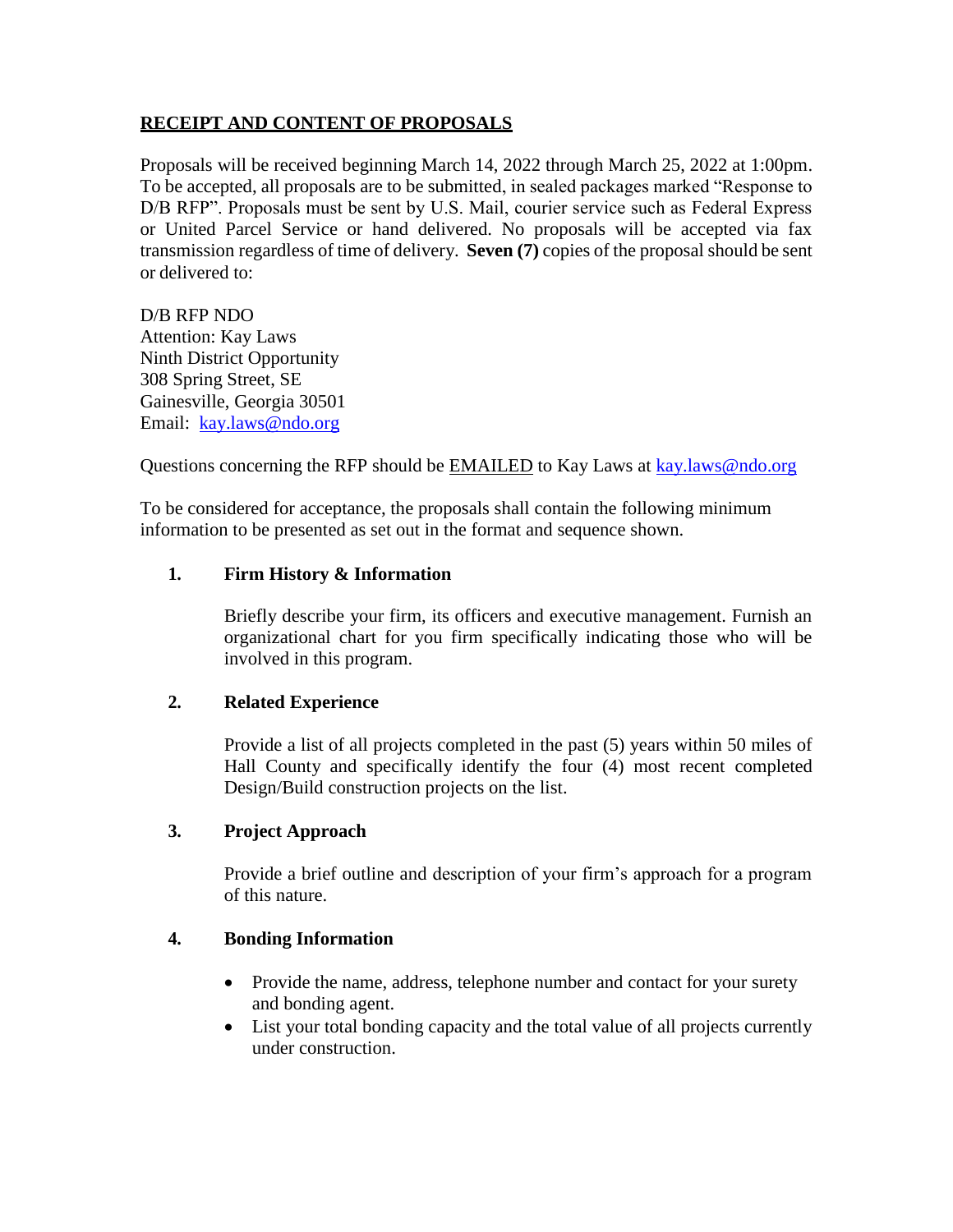# **5. Financial Information**

Provide information about the company in sufficient detail to allow its financial strength and credit worthiness to be evaluated.

#### **6. Claims History**

List all litigations, arbitrations and mediations in which the firm has been involved in the past five (5) years. This involves claims for more than \$50,000 made by an owner against the firm or by the firm against the owner and indicates the disposition of each such claim, the name of the owner and the nature of the claim.

#### **7. Current Projects**

List all major projects with which the firm is currently involved and identify the firm's role on the project (e.g. general contractor, construction manager).

#### **SEQUENCE OF EVENTS**

To be scheduled with D/B Firm and NDO.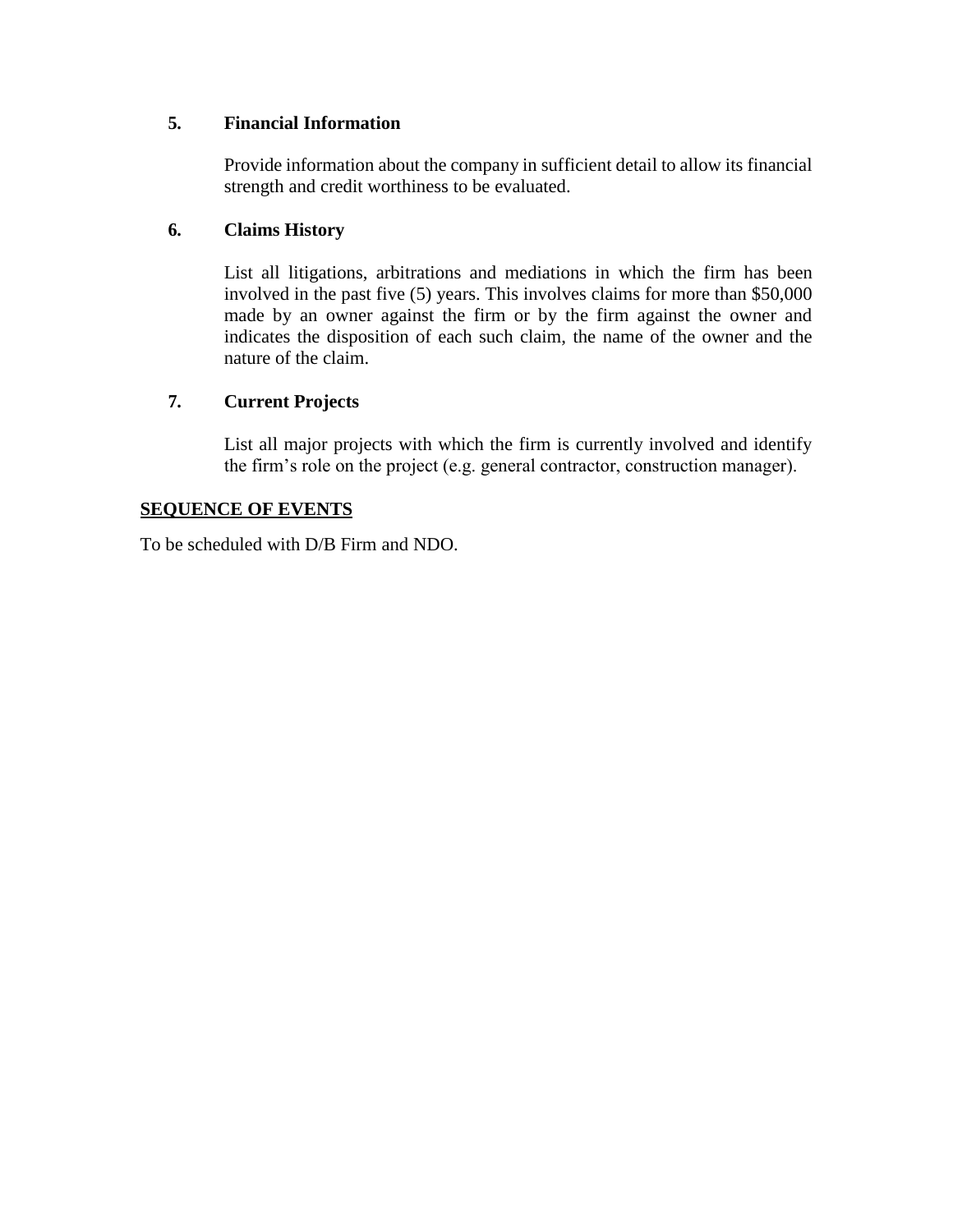# **Attachment A E. E. Butler Renovation Project**

# Main/Upper Level

Doors

- Replace all doors and hardware (Interior/ Exterior)
- Exterior doors with card readers

Hallways

- Paint
- LVT flooring (remove VCT)
- New Ceiling tile and grid
- New light fixers (LED)

Classrooms (A and B –  $684$  sq. ft. each, C – 768 sq. ft.)

- Paint
- LVT flooring (remove VCT)
- New Ceiling tile and grid
- New light fixtures (LED)

#### Restrooms

- Total renovation
- New fixtures
- New partitions
- New Ceiling Tile and grid
- New light fixtures (LED)
- New Ceramic tile flooring

Concession Area (119 sq. ft.)

- New countertops
- New casework
- New Ceiling tile and grid
- Paint

# Lower Level:

Doors

• Replace all doors and hardware (Interior/ Exterior)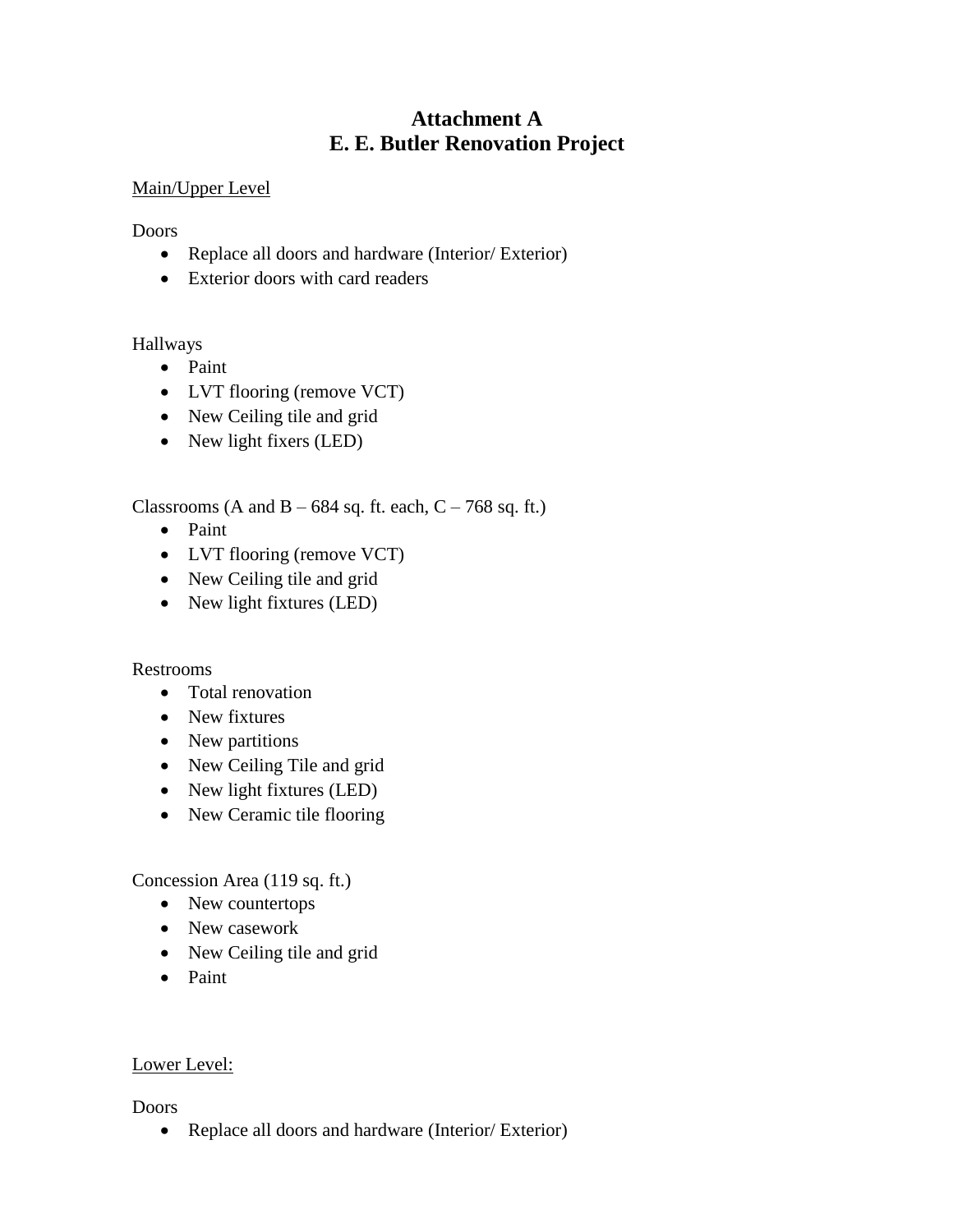# Exterior doors with card readers

#### Lower Level (cont.)

# Gymnasium

- Gym floor New flooring  $(\#2 \text{ pine})$
- New graphics (graphic layout to be provided)
- 4 retractable goals (2 main court, 2 side court) to include goals and backboards
- Remove/demo existing bleachers
- Install new plastic bleachers, 3 sections
- Paint entire gymnasium
- Replace gym windows
- Replace Gym Lighting (LED)

# Storage Rooms  $(A - 343$  sq. ft.,  $B - 308$  sq. ft.)

- Total Renovation
- Paint walls
- Lighting (LED)
- Polish Concrete floors

Mechanical Room (283 sq. ft.)

- Paint walls
- Lighting (LED)
- Polish Concrete Floor

Existing men's/women's locker rooms, restrooms and shower areas

- Demo existing areas
- Convert to men's/women's restrooms (Center) of Room, bleacher wall
- $\bullet$  Build conference room (463 sq. ft.) adjacent to restrooms
- Conference room to include carpet tile flooring, and window.
- Create office suite consisting of 5 offices on back wall, (Lighting, walls, Carpet Tile, Ceiling Tile and grid, etc.)
- Create adequate storage space

Existing storage/boiler room

- Create new reception area
- New carpet tile/flooring
- New ceiling tile and grid
- New lighting (LED)
- Paint Walls